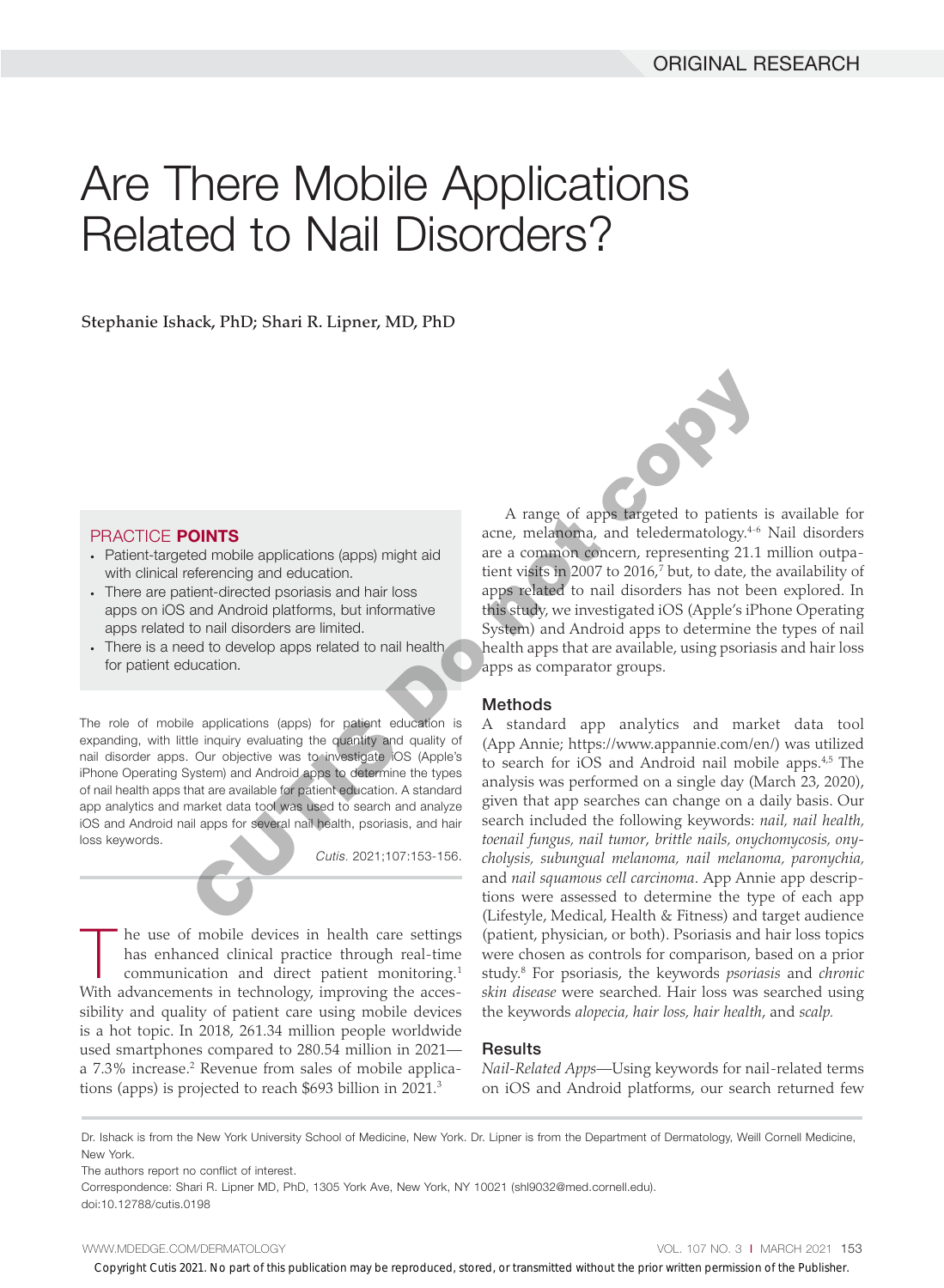specific and informative apps related to nail disorders (Table 1). When the terms *brittle nails, nail, nail health, nail squamous cell carcinoma,* and *nail tumor* were searched, all available nail apps were either nail games or virtual nail salons for entertainment purposes. For the terms *nail melanoma* and *subungual melanoma*, there were no specific nail apps that appeared in the search results; rather, the App Annie search yielded only general dermatology and melanoma apps. The terms *onycholysis* and *paronychia*  both yielded 0 hits for iOS and Android.

The only search terms that returned specific nail apps were *onychomycosis* and *toenail fungus.* Initially, when *onychomycosis* was searched*,* only 1 Google Play Medical category app was found: "Nail fungal infection (model onychomycosis)." Although this app recently was removed from the app store, it previously allowed the user to upload a nail photograph, with which a computing algorithm assessed whether the presentation was a fungal nail infection. *Toenail fungus* returned 1 iOS Medical category app and 5 Android Health & Fitness category apps with reference material for patients. Neither of the 2 medical apps for onychomycosis and toenail fungus referenced a physician involved in the app development.

Android related to psoriasis; 100% were classified as Medical apps.

*Hair Loss Comparator—*Search terms related to hair conditions—specifically, *alopecia*—yielded 0 apps for iOS and 10 for Android platforms (Table 2). Using the search term *hair loss*, 12 apps for iOS and 50 apps for Android were found within the Health & Fitness, Medical, and Beauty categories. The search terms *hair health* and *hair loss* resulted in 2 and 12 apps in both iOS and Android, respectively. In addition, the search term *scalp* was associated with 6 related apps in iOS and 7 in Android, both in the Health & Fitness and Medical categories.

*Other Findings—*Most apps for psoriasis and hair health were identified as patient focused. Although iOS and Android are different operating systems, some health apps overlapped: *subungual melanoma* and *toenail fungus* had a 20% overlap; *psoriasis*, 19%; *chronic skin disease*, 2%; *alopecia*, 0%; *hair loss* and *hair health*, 10%; and *scalp*, 18%. iOS and Android nail entertainment games had approximately a 30% overlap. Tables 1 and 2 also compare the number of free and paid apps; most available apps were free.

#### Comment

TABLE 1. App Annie Search Results for Nail-Related Applications (Apps) for iOS and Android<sup>a</sup>

| upp development.                                                                                                             | Play Medical category app was found: "Nail fungal infec-<br>ion (model onychomycosis)." Although this app recently<br>vas removed from the app store, it previously allowed<br>he user to upload a nail photograph, with which a<br>computing algorithm assessed whether the presentation<br>vas a fungal nail infection. Toenail fungus returned 1 iOS<br>Medical category app and 5 Android Health & Fitness<br>ategory apps with reference material for patients.<br>Neither of the 2 medical apps for onychomycosis<br>and toenail fungus referenced a physician involved in the<br>Psoriasis Comparator-On the contrary, a search<br>or <i>psoriasis</i> yielded 22 hits for iOS and 34 hits for<br>Android within the Health & Fitness, Medical, and Social<br>Vetworking categories (Table 2). The search term <i>chronic</i><br>kin disease returned 18 apps for iOS and 60 apps for |                | were identified as patient focused. Although iOS and<br>Android are different operating systems, some health apps<br>overlapped: subungual melanoma and toenail fungus had a<br>20% overlap; psoriasis, 19%; chronic skin disease, 2%; alopecia<br>0%; hair loss and hair health, 10%; and scalp, 18%. iOS and<br>Android nail entertainment games had approximately a<br>30% overlap. Tables 1 and 2 also compare the number of free<br>and paid apps; most available apps were free.<br>Comment<br>With continued growth in mobile device ownership and<br>app development has been parallel growth in the creatior<br>and use of apps to enhance medical care. <sup>1</sup> In a study ana-<br>lyzing the most popular dermatology apps, 62% (18/29)<br>and 38% (11/29) of apps targeted patients and physicians<br>respectively. <sup>6</sup> Our study showed that (1) there are few nai |                   |                           |  |
|------------------------------------------------------------------------------------------------------------------------------|----------------------------------------------------------------------------------------------------------------------------------------------------------------------------------------------------------------------------------------------------------------------------------------------------------------------------------------------------------------------------------------------------------------------------------------------------------------------------------------------------------------------------------------------------------------------------------------------------------------------------------------------------------------------------------------------------------------------------------------------------------------------------------------------------------------------------------------------------------------------------------------------|----------------|-----------------------------------------------------------------------------------------------------------------------------------------------------------------------------------------------------------------------------------------------------------------------------------------------------------------------------------------------------------------------------------------------------------------------------------------------------------------------------------------------------------------------------------------------------------------------------------------------------------------------------------------------------------------------------------------------------------------------------------------------------------------------------------------------------------------------------------------------------------------------------------------------|-------------------|---------------------------|--|
| TABLE 1. App Annie Search Results for Nail-Related Applications (Apps) for iOS<br>and Android <sup>a</sup><br>iOS<br>Android |                                                                                                                                                                                                                                                                                                                                                                                                                                                                                                                                                                                                                                                                                                                                                                                                                                                                                              |                |                                                                                                                                                                                                                                                                                                                                                                                                                                                                                                                                                                                                                                                                                                                                                                                                                                                                                               |                   |                           |  |
| Search term(s)                                                                                                               | <b>Total hits</b>                                                                                                                                                                                                                                                                                                                                                                                                                                                                                                                                                                                                                                                                                                                                                                                                                                                                            | Free/paid apps | <b>Total hits</b>                                                                                                                                                                                                                                                                                                                                                                                                                                                                                                                                                                                                                                                                                                                                                                                                                                                                             | Free/paid<br>apps | <b>Target</b><br>audience |  |
| Brittle nails, nail, nail<br>health, nail squamous game and nail salon<br>cell carcinoma,<br>nail tumor                      | 600 (100% nail<br>entertainment apps)                                                                                                                                                                                                                                                                                                                                                                                                                                                                                                                                                                                                                                                                                                                                                                                                                                                        | 583/17         | 600 (100% nail<br>game and nail salon<br>entertainment apps)                                                                                                                                                                                                                                                                                                                                                                                                                                                                                                                                                                                                                                                                                                                                                                                                                                  | 588/12            | General public            |  |
| Nail melanoma,<br>subungual<br>melanoma                                                                                      | 20 (100% Medical [general 17/3<br>dermatology, melanomal)                                                                                                                                                                                                                                                                                                                                                                                                                                                                                                                                                                                                                                                                                                                                                                                                                                    |                | 15 (100% Medical<br>[general dermatology,<br>melanoma])                                                                                                                                                                                                                                                                                                                                                                                                                                                                                                                                                                                                                                                                                                                                                                                                                                       | All free          | General public            |  |
| Onychomycosis                                                                                                                | $\mathbf 0$                                                                                                                                                                                                                                                                                                                                                                                                                                                                                                                                                                                                                                                                                                                                                                                                                                                                                  | <b>NA</b>      | 1 (Medical)                                                                                                                                                                                                                                                                                                                                                                                                                                                                                                                                                                                                                                                                                                                                                                                                                                                                                   | Free              | Patients                  |  |
| Toenail fungus                                                                                                               | 4 (3 nail game<br>entertainment apps,<br>1 Medical)                                                                                                                                                                                                                                                                                                                                                                                                                                                                                                                                                                                                                                                                                                                                                                                                                                          | 3/1            | 15 (10 nail game<br>entertainment apps,<br>5 Health & Fitness)                                                                                                                                                                                                                                                                                                                                                                                                                                                                                                                                                                                                                                                                                                                                                                                                                                | 9/6               | Patients                  |  |
| Onycholysis,<br>paronychia                                                                                                   | $\mathbf 0$                                                                                                                                                                                                                                                                                                                                                                                                                                                                                                                                                                                                                                                                                                                                                                                                                                                                                  | <b>NA</b>      | $\mathbf 0$                                                                                                                                                                                                                                                                                                                                                                                                                                                                                                                                                                                                                                                                                                                                                                                                                                                                                   | <b>NA</b>         | <b>NA</b>                 |  |
| Abbreviation: NA, not applicable.                                                                                            |                                                                                                                                                                                                                                                                                                                                                                                                                                                                                                                                                                                                                                                                                                                                                                                                                                                                                              |                |                                                                                                                                                                                                                                                                                                                                                                                                                                                                                                                                                                                                                                                                                                                                                                                                                                                                                               |                   |                           |  |

a Data based on App Annie results from March 23, 2020.

154 I CUTIS® WWW.MDEDGE.COM/DERMATOLOGY

Copyright Cutis 2021. No part of this publication may be reproduced, stored, or transmitted without the prior written permission of the Publisher.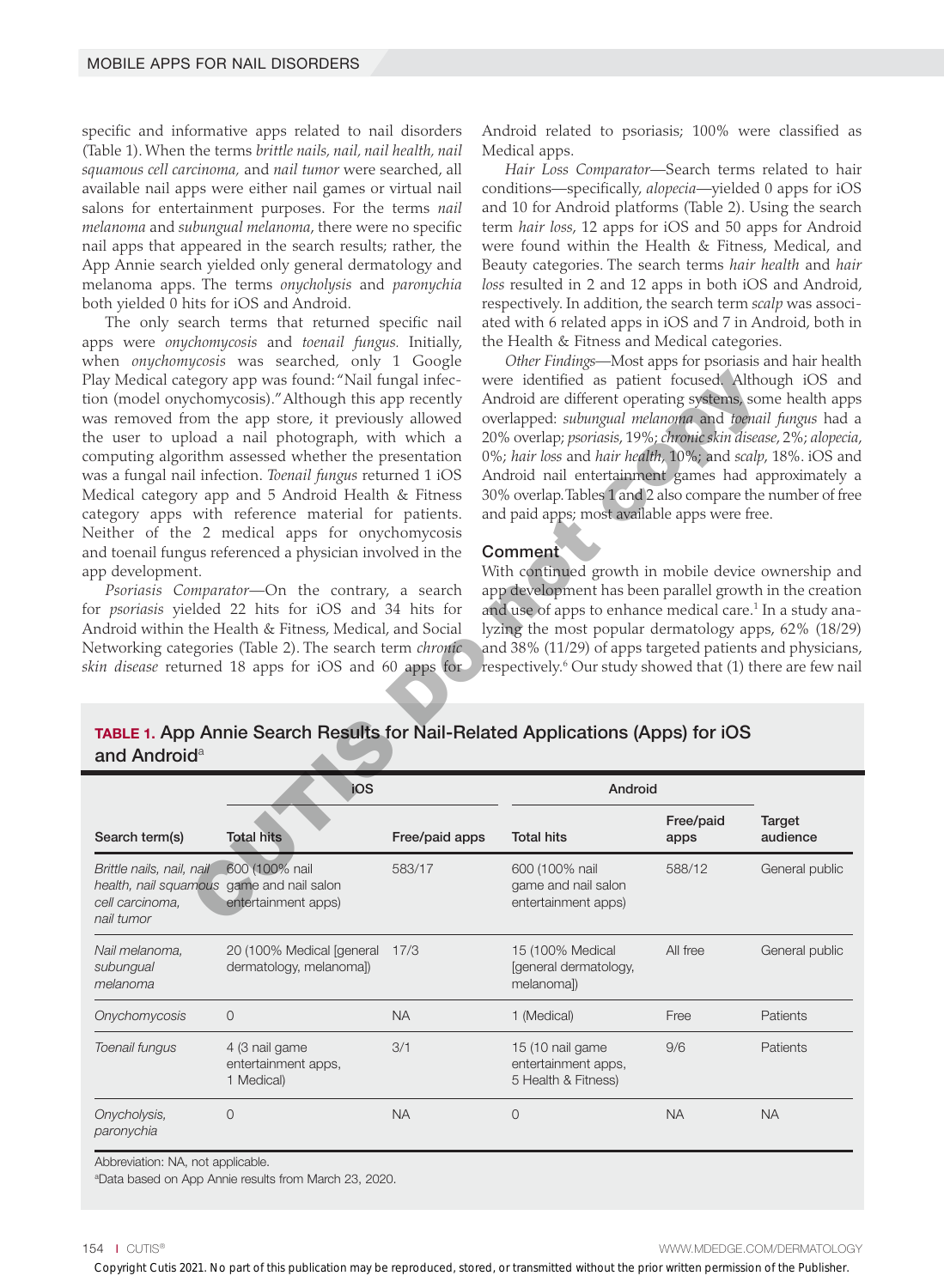disorder apps available for patient education and (2) there is no evidence that a physician was consulted for content input. Because patients who can effectively communicate their health concerns before and after seeing a physician have better self-reported clinical outcomes,<sup>9</sup> it is important to have nail disorder apps available to patients for referencing. The nail health app options differ notably from psoriasis and hair loss apps, with apps for the latter 2 topics found in Medical and Health & Fitness

categories—targeting patients who seek immediate access to health care and education.

Although there are several general dermatology apps that contain reference information for patients pertaining to nail conditions,<sup>6</sup> using any of those apps would require a patient to have prior knowledge that dermatologists specialize in nail disorders and necessitate several steps to find nail-relevant information. For example, the patient would have to search *dermatology* in the iOS and Android app stores, select the available app (eg, Dermatology Database), and then search within that app for *nail disorders*. Therefore, a patient who is concerned about a

possible subungual melanoma would not be able to easily find clinical images and explanations using an app.

*Study Limitations*—This study was subject to several limitations. Android and iOS app stores have undisclosed computing algorithms that might have filtered apps based on specific word inquiry. Also, our queries were based on specific relevant keywords for nail conditions, psoriasis, and hair loss; use of different keywords might have yielded different results. Additionally, app options change on a daily basis, so a search today (ie, any given day) might yield slightly different results than it did on March 23, 2020.

#### Conclusion

# TABLE 2. App Annie Search Results for Psoriasis-Related and Hair Loss Applications (Apps) for iOS and Android<sup>a</sup>

|                                                                                                                                             | o nail conditions, <sup>6</sup> using any of those apps would require<br>patient to have prior knowledge that dermatologists<br>pecialize in nail disorders and necessitate several steps<br>o find nail-relevant information. For example, the patient<br>vould have to search <i>dermatology</i> in the iOS and Android<br>pp stores, select the available app (eg, Dermatology<br>Database), and then search within that app for nail<br>isorders. Therefore, a patient who is concerned about a |                   | Conclusion<br>Specific nail disorder apps available for patient referenc<br>are limited. App developers should consider accessibilit<br>(ie, clear language, ease of use, cost-effectiveness, usabil<br>ity on iOS- and Android-operated devices) and cor<br>tent (accurate medical information from experts) whe<br>considering new apps. A solution to this problem<br>for established medical organizations to create na |                   |                   |  |
|---------------------------------------------------------------------------------------------------------------------------------------------|-----------------------------------------------------------------------------------------------------------------------------------------------------------------------------------------------------------------------------------------------------------------------------------------------------------------------------------------------------------------------------------------------------------------------------------------------------------------------------------------------------|-------------------|-----------------------------------------------------------------------------------------------------------------------------------------------------------------------------------------------------------------------------------------------------------------------------------------------------------------------------------------------------------------------------------------------------------------------------|-------------------|-------------------|--|
| <b>TABLE 2. App Annie Search Results for Psoriasis-Related and Hair Loss</b><br>Applications (Apps) for iOS and Android <sup>a</sup><br>iOS |                                                                                                                                                                                                                                                                                                                                                                                                                                                                                                     |                   | Android                                                                                                                                                                                                                                                                                                                                                                                                                     |                   |                   |  |
| Search term                                                                                                                                 | <b>Total hits</b>                                                                                                                                                                                                                                                                                                                                                                                                                                                                                   | Free/paid<br>apps | <b>Total hits</b>                                                                                                                                                                                                                                                                                                                                                                                                           | Free/paid<br>apps | Target audience   |  |
| Psoriasis related                                                                                                                           |                                                                                                                                                                                                                                                                                                                                                                                                                                                                                                     |                   |                                                                                                                                                                                                                                                                                                                                                                                                                             |                   |                   |  |
| Psoriasis                                                                                                                                   | 22 (17 Medical; 2 Health &<br>Fitness; 2 Social Networking;<br>1 Reference)                                                                                                                                                                                                                                                                                                                                                                                                                         | 21/1              | 34 (18 Health & Fitness;<br>10 Medical;<br>3 Social Networking;<br>3 Reference)                                                                                                                                                                                                                                                                                                                                             | 25/9              | Patient education |  |
| Chronic skin<br>disease                                                                                                                     | 600 (18 related to skin<br>disease [100% Medical])                                                                                                                                                                                                                                                                                                                                                                                                                                                  | 13/5              | 600 (60 related to skin<br>disease [100% Medical])                                                                                                                                                                                                                                                                                                                                                                          | 58/2              | Patient education |  |
| Hair loss related                                                                                                                           |                                                                                                                                                                                                                                                                                                                                                                                                                                                                                                     |                   |                                                                                                                                                                                                                                                                                                                                                                                                                             |                   |                   |  |
| Alopecia                                                                                                                                    | 0                                                                                                                                                                                                                                                                                                                                                                                                                                                                                                   | <b>NA</b>         | 10 (100% Medical)                                                                                                                                                                                                                                                                                                                                                                                                           | All free          | <b>NA</b>         |  |
| Hair loss                                                                                                                                   | 600 (12 related to hair loss<br>[7 Health & Fitness, 5<br>Medical)                                                                                                                                                                                                                                                                                                                                                                                                                                  | 12/0              | 600 (50 related to<br>hair loss [45 Health &<br>Fitness, 5 Beauty])                                                                                                                                                                                                                                                                                                                                                         | 48/2              | Patient education |  |
| Hair health                                                                                                                                 | 600 (2 related to hair health<br>[1 Health & Fitness,<br>1 Medical)                                                                                                                                                                                                                                                                                                                                                                                                                                 | 2/0               | 600 (2 related to hair<br>health [2 Beauty])                                                                                                                                                                                                                                                                                                                                                                                | 2/0               | Patient education |  |
| Scalp                                                                                                                                       | 9 (6 related to scalp [3]<br>Health<br>& Fitness, 3 Medical])                                                                                                                                                                                                                                                                                                                                                                                                                                       | 5/1               | 25 (7 related to scalp<br>[6 Health & Fitness,<br>1 Medical])                                                                                                                                                                                                                                                                                                                                                               | 6/1               | Patient education |  |

a Data based on App Annie results from March 23, 2020.

WWW.MDEDGE.COM/DERMATOLOGY **VOL. 107 NO. 3 I MARCH 2021 155** 

Copyright Cutis 2021. No part of this publication may be reproduced, stored, or transmitted without the prior written permission of the Publisher.